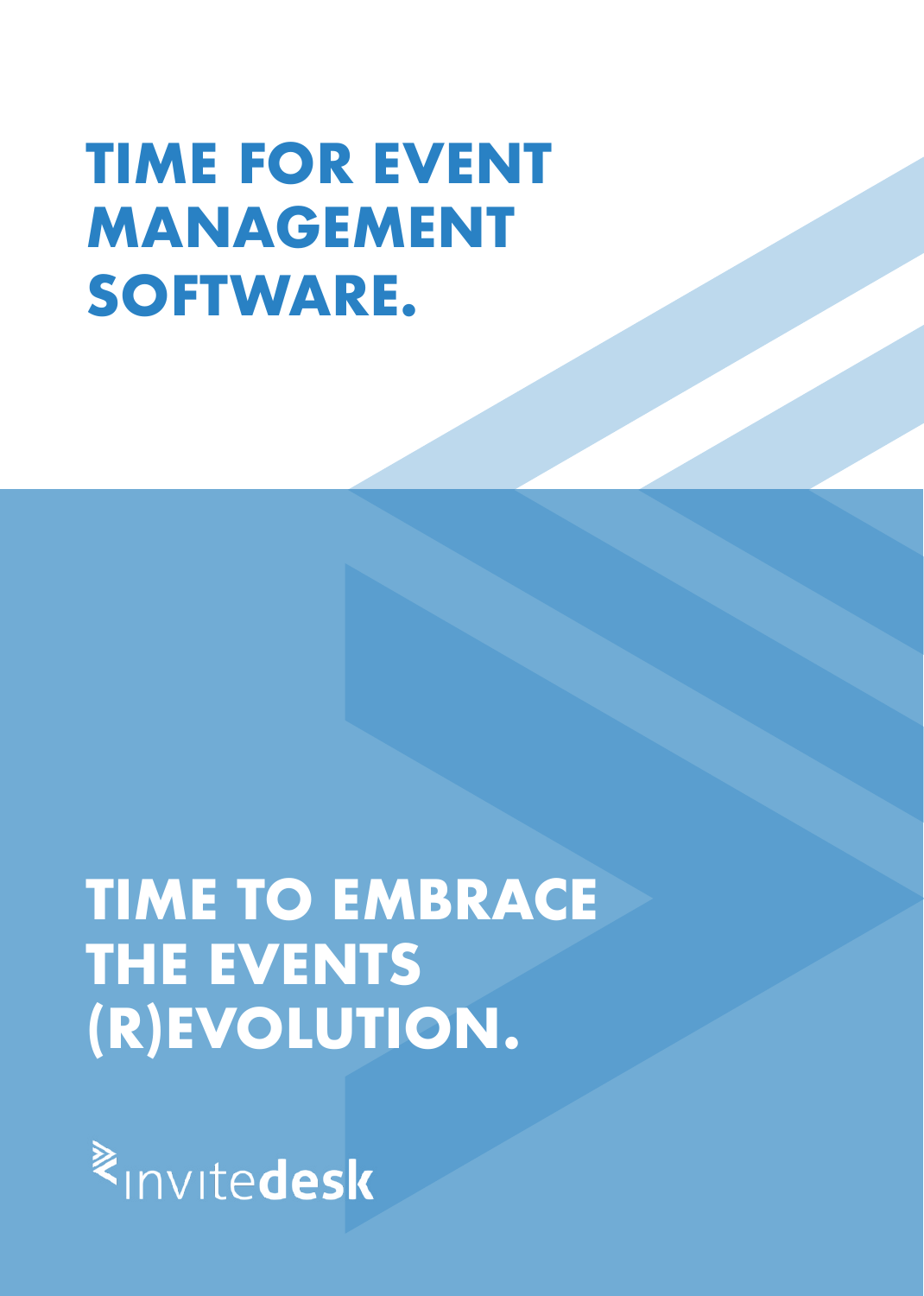### **How events are evolving and why event management software will help you thrive**

#### **Events have never been more important**

The events sector was booming before the world was plunged into lockdown.1 Did you know that the turnover of the global event industry was \$1,135.4 billion2 in 2019? Of course, like many others, the industry has been transformed by the corona outbreak. Many companies have realised the role of events. Generating leads, keeping in touch, educating customers, etc. Experts predict that events will remain an essential part of the marketing mix.

As we now emerge from the Covid period, 61% of marketeers believe events to be the single-most effective marketing channel (that's 20% more than in  $2019$ <sup>3</sup> and the boom is expected to continue. Over half of event organisers are planning to host even more events in the future.4 So events have never been more important.



### **A new normal: Best of both worlds**

While physical events were impossible due to travel restrictions, many companies took their events online. The question is: will this continue now that the future looks brighter? The pandemic has made us realise the importance of human contact, and 96% of event organisers expect a return to physical events.

However, it's not that simple. Since we have all discovered the comfort and convenience of digital, such as the savings on time and travel, we can expect a (r)evolution. While some people can't wait to come to live events, others will certainly choose the ease and efficiency of viewing online. So, the new normal will be a mix: still mainly live, but with the addition of online and hybrid.

Digital events are here to stay, and will serve as an additional communication channel. This is great news if you want to reach a wide audience and embrace the virtual opportunities. But it may increase the challenges for event marketers when it comes to cost and complexity. So how can you get a return on your investment on what for many B2B departments is their largest marketing expense?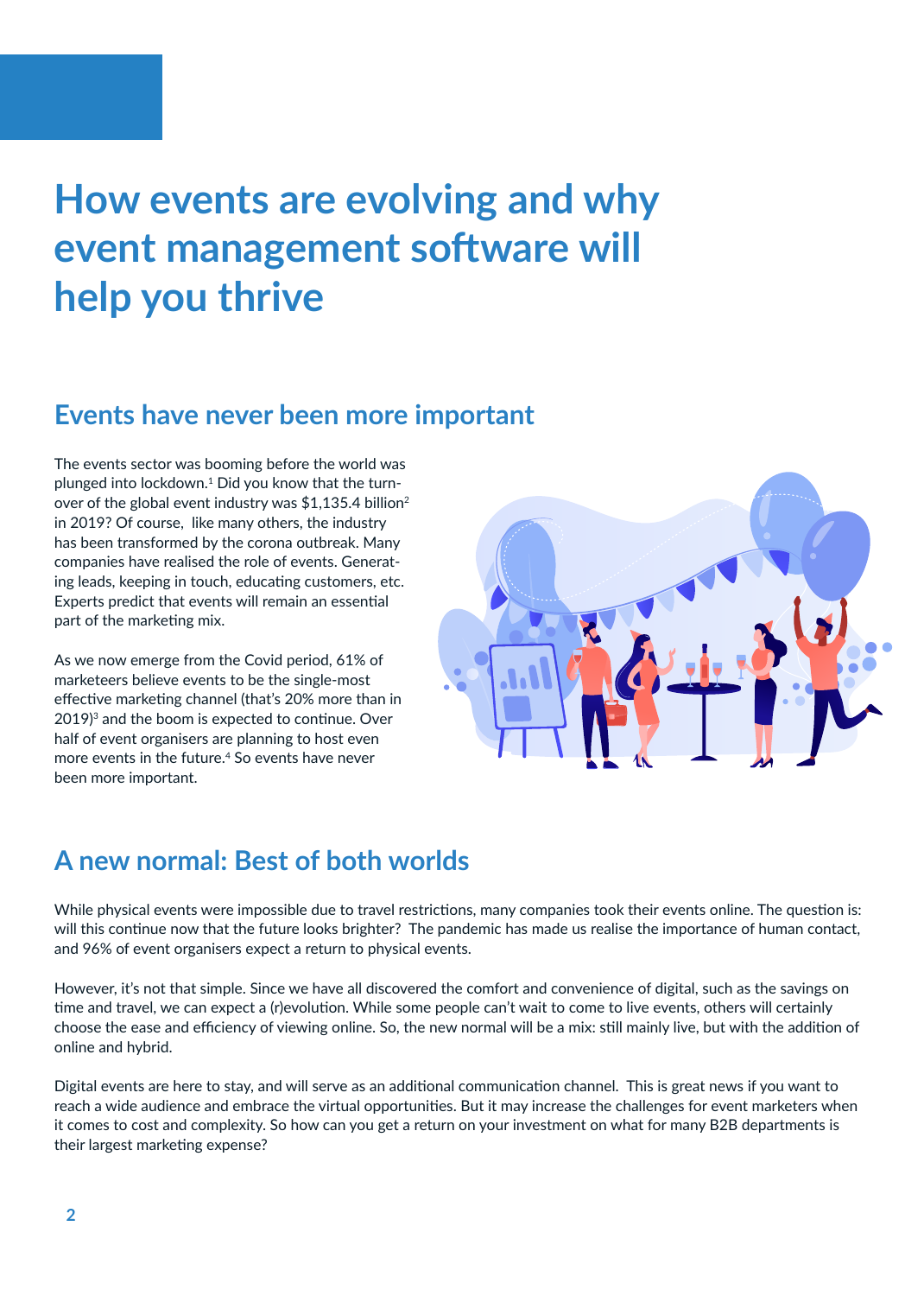#### **Software is the secret**

Whether you choose to go live, stay online or do both with your events - the innovative features in a software platform will push your event marketing to the next level:

- Helping you to cope with the complexity of managing the mix of live, online and hybrid events
- Helping you to stand out from the crowd as the number of events on offer grows
- Embracing the challenges along the way

And, most importantly:

Getting the best return on your investment

In fact, figures demonstrate that, as well as increasing efficiency and ease for organisers, event management software can increase attendance rates by 20% and increases the value of events.<sup>5</sup>

#### **Sustainable success with event management software**

The new challenges ahead put added pressure on the event team. Event teams will need to be knowledgeable in creating impressive online and physical events and team members will be thinly spread to make sure everything runs smoothly. Success now depends on a practical and high-performance tool. These days, both large and small insightful businesses across different sectors are turning to event management software like InviteDesk to boost their return and efficiency. ABN Amro, D'Ieteren, Stellantis, DHL, Randstad, Electrolux, and Hansgrohe are just a few of the names that have discovered the benefits of InviteDesk. So what's all the fuss about?

#### **One-stop-shop for successful event organisation**

Specialised software, such as InviteDesk, helps you to get the **right guests, engage with them and turn them into value for your business**. Communication automation allows marketers to focus more on quality content, like the location, speakers, networking and entertainment, and less on time-consuming follow-up. With event management software, your company data is integrated in **one tool** and in **one place**, making life much easier and light work of every step in event organisation.

What's the secret to its success? In a nutshell, software reduces the effort required, by facilitating autonomy, automation and data accessibility. Meanwhile, its flexibility and integration of real-time data allow you to stay in tune with changing needs. Whatever kind of event you are organising – in-person, hybrid and virtual. And at every stage, from **planning** all the way to **post-analysis**.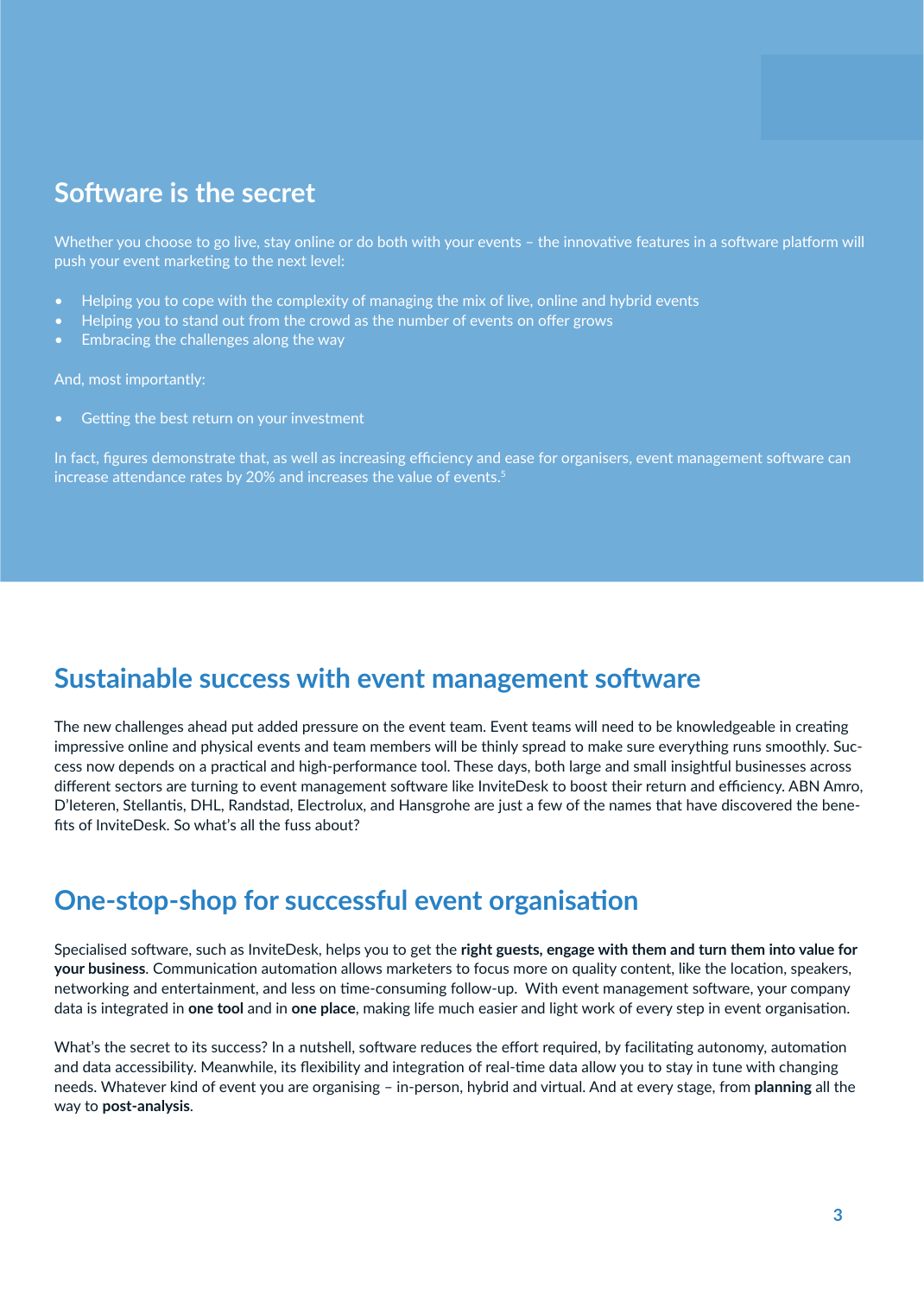#### **1. Effortless and accessible planning**

Events take a lot of organisations. No wonder so many companies are turning to software to make their lives easier! With a platform like InviteDesk, all data and functionalities are centralised, putting an end to the hassles of multiple Excel sheets, tools and complex administration.

Data is easily accessible to all team members allowing input from sales and marketing, and giving managers a clear overview. The fact that data can be viewed on any device is a bonus, giving the flexibility to work from wherever you like. A handy feature on the day and for salespeople who are out on the road.

By integrating all data in one place, the quality of your information is enhanced. It exchanges data with CRM and other sources, making it much easier to target your audience, learn from the past and reduce no-shows.

*InviteDesk's software makes every step involved in organizing an event easier. From initially collecting the right customer data to processing data for marketing analysis afterwards. While I enjoy the comprehensive desktop version, our commercial colleagues can get to work with a user-friendly application.*

**- Anke Souvereyns, Event Coordinator, Sterck Magazine**

#### **2. Professional and punctual invitations**

What? When? Who? Which language? ... The invitation process can be complicated. With specialised software such as InviteDesk, it's child's play.

With easy templates and automation, your entire trail of communication – save the dates, invitations, reminders, pre-event notices, thank you's – will be fired out automatically and on time. Not to mention look amazing. With options to select the appropriate brand, style and personalisation you can effortlessly add a professional finishing touch. The communication, right down to an event website, is so easy to create, organisers can work autonomously and efficiently

*Without much of an effort, we can now organise a fully personalised and professional event. Even employees that aren't proficient at IT, can easily use the tool.*

#### **- Nele Cloots, Director of Customer Experience, Select**

#### **3. Registration all under control**

Whether it's registration forms, smart waiting lists or (third party) tickets, a specialised platform like InviteDesk automates the entire registration process. This makes it easy for organisers to keep track. And easy for visitors to register and participate.

You can be confident that guests will receive all the information they require, e.g. details of the venue or link to the webinar.

Meanwhile, accessible data provides a clear overview of registration levels. Allowing you to take appropriate action in plenty of time to get the audience you desire, and avoid empty seats or over-booking.

And what about the data you store? And your GDPR? No need to worry about where to store it and for how long: everything's under control with software like InviteDesk!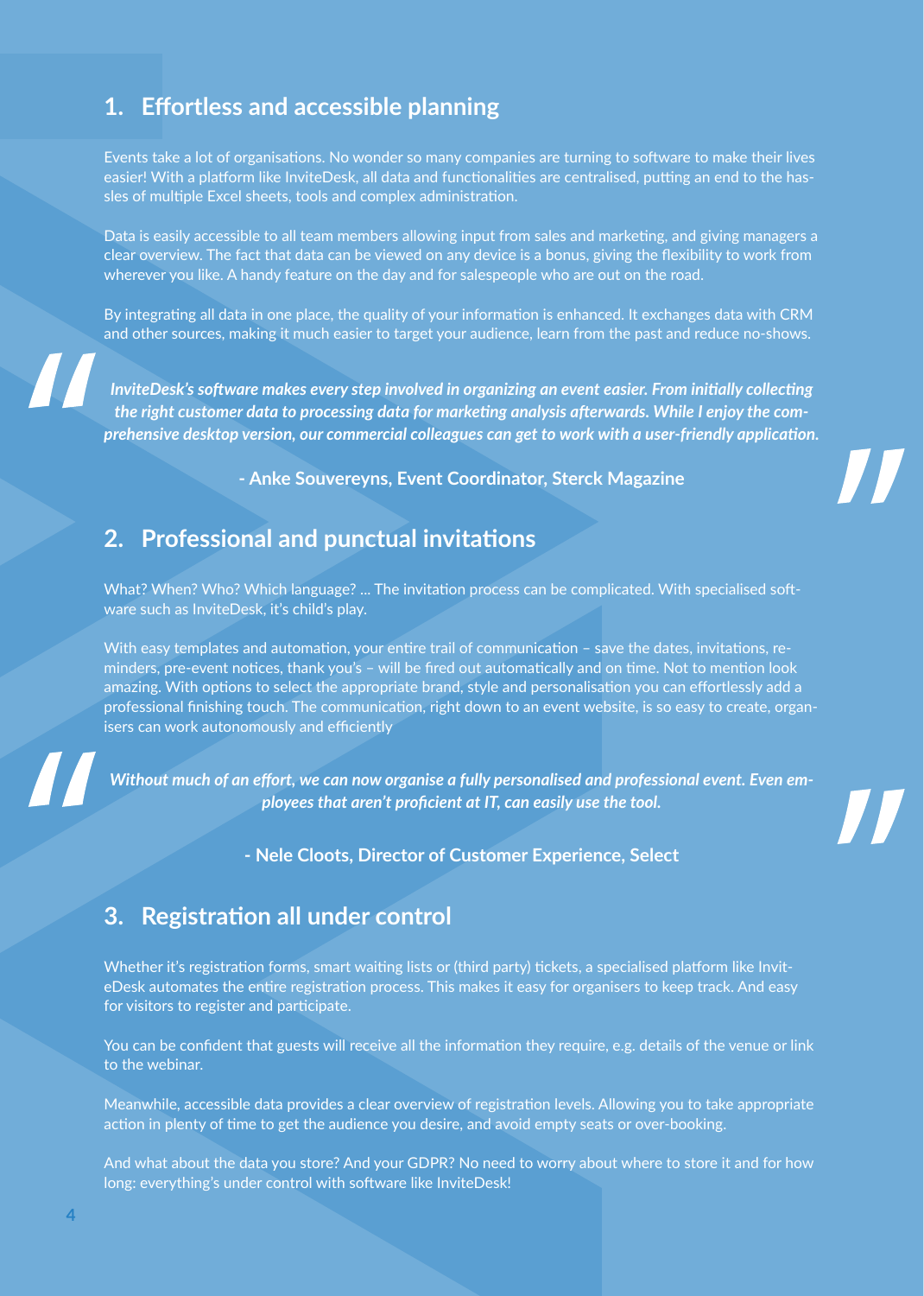#### **4. Expert management**

Keeping colleagues informed and keeping track can be a challenge. It's so much simpler when you have transparent data that's up to date and accessible on any device.

Need to make some manual interventions or send out some more details. The process is efficient thanks to a clear dashboard and real-time data.

Event organisation is a profession on its own. It's well worth relying on some expert assistance, such as InviteDesk software.

#### **5. Stress-free hosting**

Unexpected vegetarian? Different name on a badge?... Last-minute changes can be stressful. But not with an event management software platform! An expert app, like InviteDesk, allows you to remain flexible and adapt to any changes.

Handy real-time information is accessible to team members on their mobiles. This helps the process to run smoothly and keeps everyone informed on the big day. Even including handy features such as an automatic alert when special guests arrive.

When it comes to tickets, QR codes generated by the software require no scanners and make light work of the check-in procedure.

What about webinars? Handy features such as break-out rooms help you get the most out of the event.

*Without much of an effort, we can now organise a fully personalised and professional event. Even employees that aren't proficient at IT, can easily use the tool.*



**- Nele Cloots, Director of Customer Experience, Select**

#### **6. Enlightening evaluation**

Was your event a success? You'll want to know whether it was worth the investment and how to do even better next time, right? Software makes it easy to gather feedback via surveys or polls. Along with insights from real-time data, such as (non-)attendance. This is all combined and clearly displayed in an accessible dashboard.

Meanwhile, each new event is another opportunity to enrich your data. Surveys, CRM, attendance behaviour, such as no shows and interests, are all invaluable in refining your decisions next time. Answering important questions such as: are the right customers being invited? How is the commercial organisation spending the event budget? Which events are the most successful? Etc.